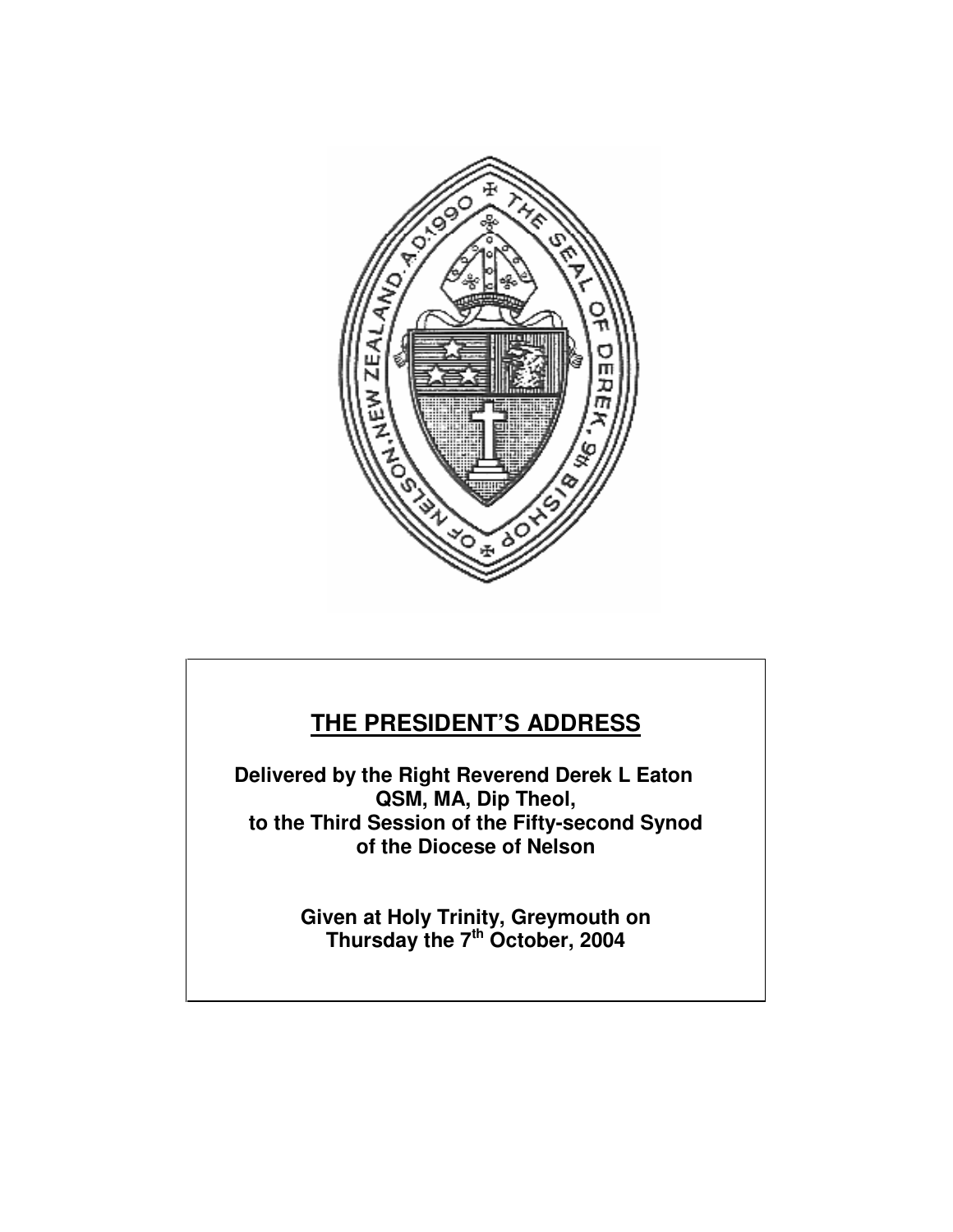## **PRESIDENT'S ADDRESS – SYNOD 2004**

## **WELCOME**

A te whanau a te Karaiti Naumai, haere mai Haere mai

Welcome to Greymouth and to the third session of our Fifty-second Synod.

We've already welcomed our Archbishop and we are grateful for his leadership and presence among us as Primate of the Anglican Family in Aotearoa / New Zealand and Polynesia. We have listened to and been challenged by what he has said to us in the Synod Sermon.

## **INTRODUCTION**

This year especially has been an amazing year for the Church on the international scene. Time and time again she has hit the headlines. She has been vilified, criticized, accused of bigotry and backwardness, of conservatism and of liberalism. Rarely, if at all, has she been praised, thought of as relevant, or making a positive contribution to our society in the  $21<sup>st</sup>$  Century. And we, the church, rise from time to time to defend our understanding of the historic faith only to be further misunderstood or, as it sometimes appears, to be deliberately misunderstood.

We live in interesting days and as Church leaders we can bury ourselves in parish life – endeavouring to avoid matters such as Civil Union, Prostitution Reform and The Sea-bed and a host of other contentious issues, saying they are red herrings to draw us away from the real task of reaching men and women for Christ – or we can choose to get involved in shaping our nation and meeting people in the context of these daily "in-your-face" matters which are an integral part of the world we seek to reach. These are the questions, the issues people are grappling with and they are the gateways – the entry points – into the lives of real people – people in need of the "Divine" – even if they don't recognise it.

They may, or may not, be the questions we feel equipped or trained to answer as Christian leaders – how much more straight forward and easy to encounter a Philippian Jailer asking "What must I do to be saved?" Or a Nicodemus demanding to know, "How can I be born again?" But that sort of question – you will have noticed – important though it is – is rarely asked in that form these days.

I hope that you will agree with me that  $-$  if we are going to reach our communities  $$ we need to at least start by answering the questions people are asking and not giving answers to questions they are not at the moment articulating – however important they might be.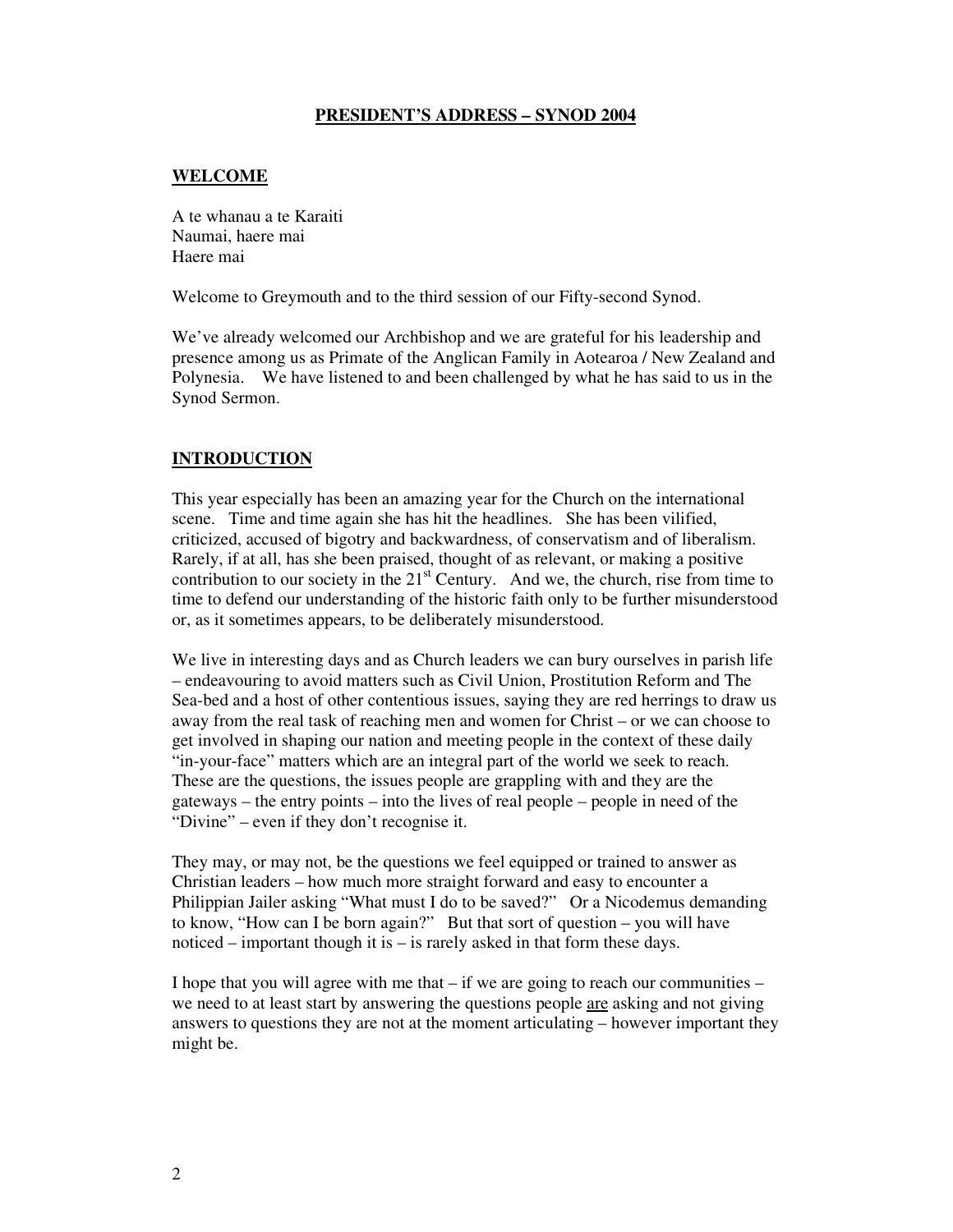## **Our Consumer Culture**

If I understand what the Gospels and the Epistles are telling us – we have to engage. If we continue to answer unasked questions we shall loose contact with those we are called to encounter with the love of God.

There's a real challenge here for Christians who want to engage with the world we live in – to do so means that we will need to understand something of the culture around us. In Aotearoa / New Zealand, as in most Western nations (and increasingly in the developing world) it would be true to say that the media – especially the world of entertainment –influences how we think and where we gain our values. We live in a consumer culture and consumerism affects the way in which people evaluate truth. This is particularly true of young people, but not exclusively so. How do we reach a generation that "listens with its eyes and thinks with its feelings"? That's the challenge!

This brings me to the theme of this year's synod – a theme chosen a year ago and which is well known to most of you. "The Provocative Church."

## **THE PROVOCATIVE CHURCH**

It's a great theme and the antithesis or the opposite would probably be "The irrelevant Church" – a Church ignored by the majority – which really cuts very close to the bone.

The word "provocative" bristles with possibility don't you think? It grabs our attention. It captures the mind. May God grant us provocative churches – churches that communities are aware of – because a voice is heard, whether they agree with that voice or not.

"Provocative" (provocation, provoked) – it's an active word – it gets a response – it's noticed – the opposite of being ignored or seen as irrelevant

So what does it imply – to be a Provocative Church? I'm sure I can't answer that question as eloquently as Graham Tomlin did at the In-service Training event for our Clergy and lay leaders this year (an event I unfortunately missed due to the death of Alice's father). Never the less I do have some thoughts on the subject.

One of the problems of being a bishop is that sadly, and inevitably, as the years roll by, parish life and ones first hand experience of it becomes more distant. However, other aspects of the Church clarify, especially its global aspects. The focus sharpens both theologically and biblically, and it's here, I trust I can make a helpful contribution.

In the fourteen plus years as your bishop, my love for the Lord of the Church has deepened significantly – the perception of my own abilities and weaknesses (some might say failures) has become more honest and real – that in itself is a very liberating thing. However, it's the Church – at least in its visible form – which I struggle with most. Sometimes I can love her with wild abandon and with hopefulness and yet at other times I can almost despair. But she is God's invention, not yours or mine. In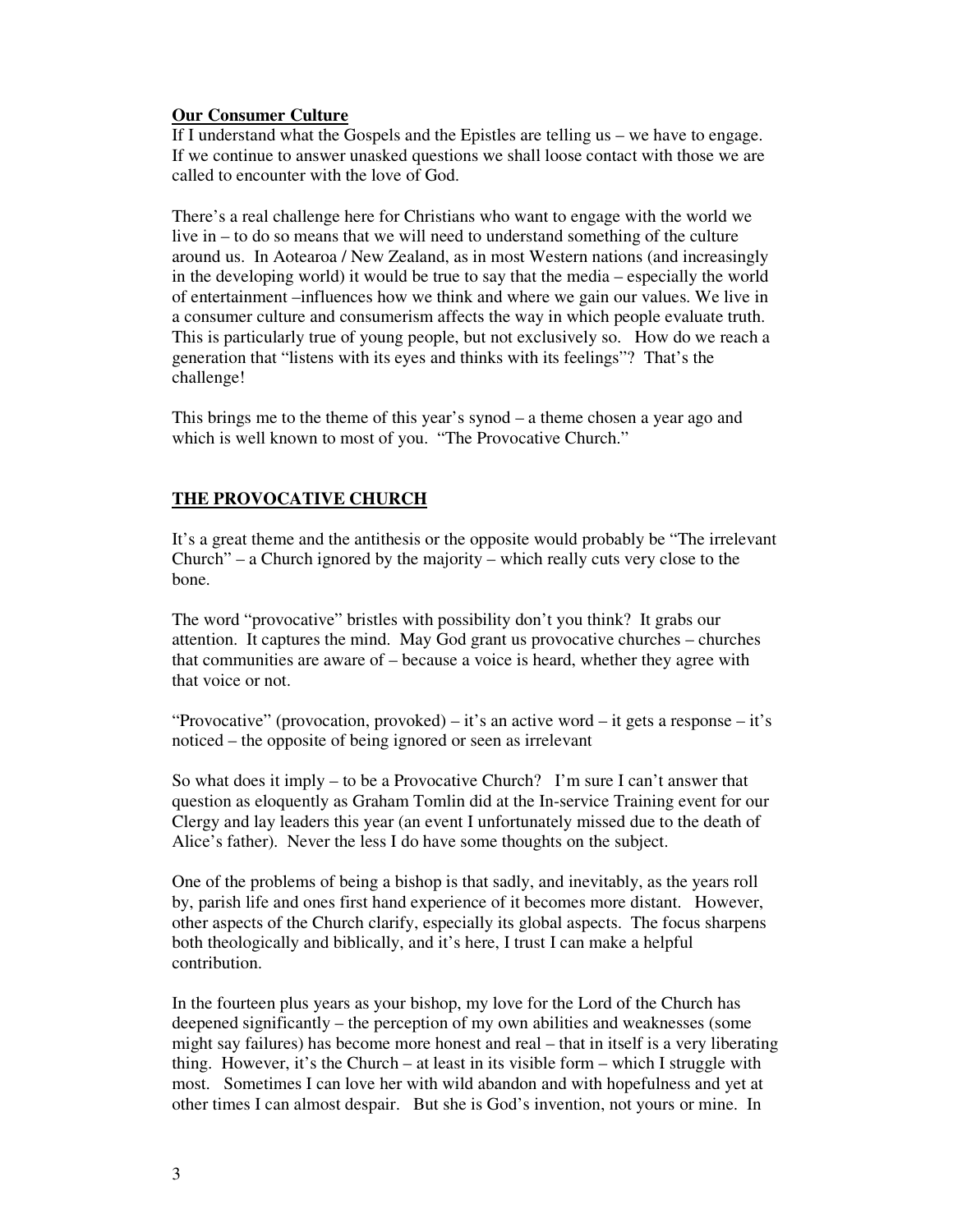Christ, He gave His life for her, and one day Jesus her Lord is going to present her spotless and perfect to the Father – which humanly speaking will be a miracle – would you not agree?

The life of the Church is incessant. It goes on from century to century  $-24$  hours a  $day - seven days$  a week  $- a$  fact we can so easily forget. The Church does not just exist on Sundays. The Church (we together) is called to live for Jesus Christ all day, every day, without stopping.

The real Church, I believe, will be a provocative Church and it has a twin calling  $-a$ double calling vis-à-vis the society in which she exists.

What is that double calling? Firstly we are called to live in the context or the setting of our community or the world in which we have been placed. We are not called to escape from that world, no matter how uncomfortable we may feel about society or its values.

Then secondly, we are called to avoid being tainted by the world's values. We have no freedom to preserve our sanctity or supposed holiness by escaping from the world – by being virtual recluses. Nor are we to sacrifice our holiness by conforming to the world. Escapism and conformity are unacceptable and forbidden to the Christian. Scripture is very clear about that. We – the Church – are called to live in the world but to be different from it. This is a major theme of Scripture and one, which God's ancient people the Jews and the people of the New Covenant have struggled with, and so do we in the  $21<sup>st</sup>$  Century.

#### **Christ-likeness**

God is calling out for himself a people – he is summoning us to be different. He says, *"Be holy because I am holy"* – an unpopular concept these days. But holiness in the New Testament is not a negative word – it's a very positive word. It simply means being Christ-like. That in essence is what produces provocative churches – not programmes; not great music; not nice buildings; not well-constructed budgets – important though those things may be in themselves. Let's be sure we understand this.

There is a plethora of passages we might refer to. Here are three – one from the Old Testament and two from the New. From the Prophets, where God complains about his people through Ezekiel, *"You have not followed my decrees or kept my laws. Instead you have conformed to the standards of the nations around you".* (*Ezekiel 11:12)* Clearly it's a call to be different.

From the New Testament – the teaching of Jesus in the Sermon on the Mount – He drew his disciples' attention to the behaviour of the general populace when he said, *"Do not be like them"* (*Matthew 5:6.)* Five short words expressing the same theme – be different from those around you.

From the Apostles' teaching, "*Do not conform any longer to the patterns of this world but be transformed by the renewing of your mind." (Romans 12:1-2)* This is patently God's call to be different – to be radical disciples – to be a Provocative Church. It's a call to an explicit non-conformity to the world around us and its downward spiralling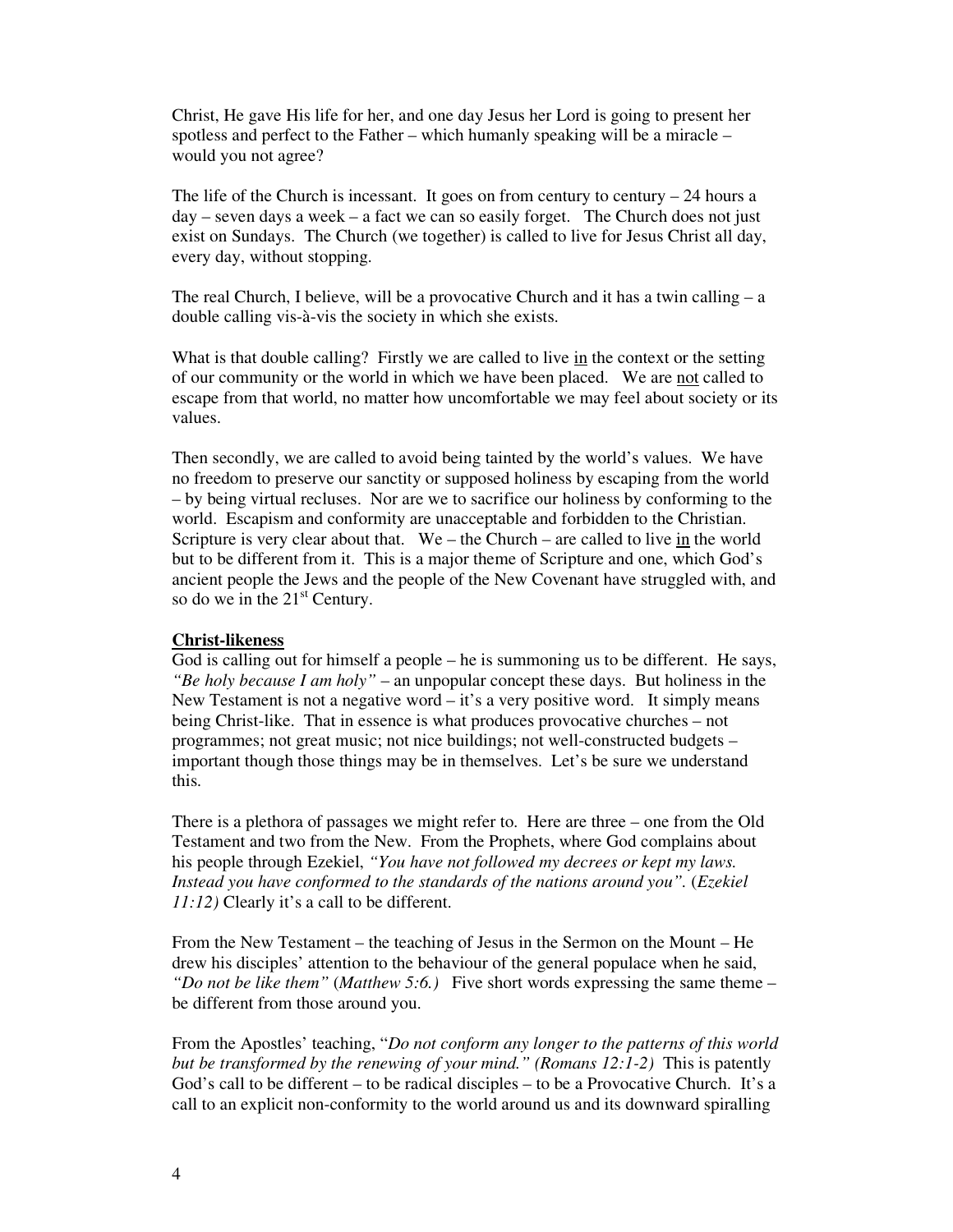of values in so many areas. It's a call to develop a different culture – a counter culture – not only holding values which restore dignity to human beings, to families, to individuals, to communities, but proclaiming them as positive, society enhancing values. It's a call to engagement – without compromise – in the central issues of Christian Faith and behaviour. This is the provocative Church.

Now there are two hugely significant areas, which the Church will vigorously engage in today if she is to be provocative. What are they? We've all heard of them before and they manifest themselves in many different ways. We are deeply immersed in them – both consciously, but mostly subconsciously.

Here's the first – (please excuse me for going over old territory, but I believe we must constantly be alert here).

# **PLURALISM**

By pluralism I don't just mean that there is a plurality of ideologies, philosophies and religions in the world today – we know that. What we must understand is that pluralism is itself an ideology and this is what many have not understood.

People who consciously espouse pluralism can become very aggressive and narrowminded if you don't go along with their viewpoint.

Pluralism asserts that all religions and ideologies are valid. Every philosophy, every belief system has an equal value and a right to our respect. Pluralism is an ideology that condemns as sheer arrogance every attempt to bring anyone – let alone everyone – to one viewpoint. To convert others is manifestly wrong.

Now, immediately we can see a problem arising for the Church if it is to take Scripture seriously. The Lord Jesus, Himself, encourages us to make disciples and to take the Good News to the nations.

Pluralism dismisses evangelisation as totally unacceptable, equating it with old forms of imperialism. That's pluralism and it carries with it a huge challenge for serious minded Christians.

There is no doubt that we are living in times of tremendous change – changes that we must come to grips with and understand if we are going to proclaim the Gospel effectively. As Canon Michael Green (well known theologian, professor and evangelist) has said, *"If we fail to root ourselves in Christ and the Scriptures, we shall be tossed around with every whim of contemporary thought. Yet if we fail to root ourselves in the culture of our society, we shall be utterly incapable of sharing the Gospel of God with others."* <sup>1</sup> The Provocative Church – the bearer of the Good News – must take cognizance of two important factors – the message, and those it hopes to awaken to it.

 $\frac{1}{1}$ 

 <sup>1.</sup> Michael Green "Adventure of Faith" p 149 Harper Collins, 2001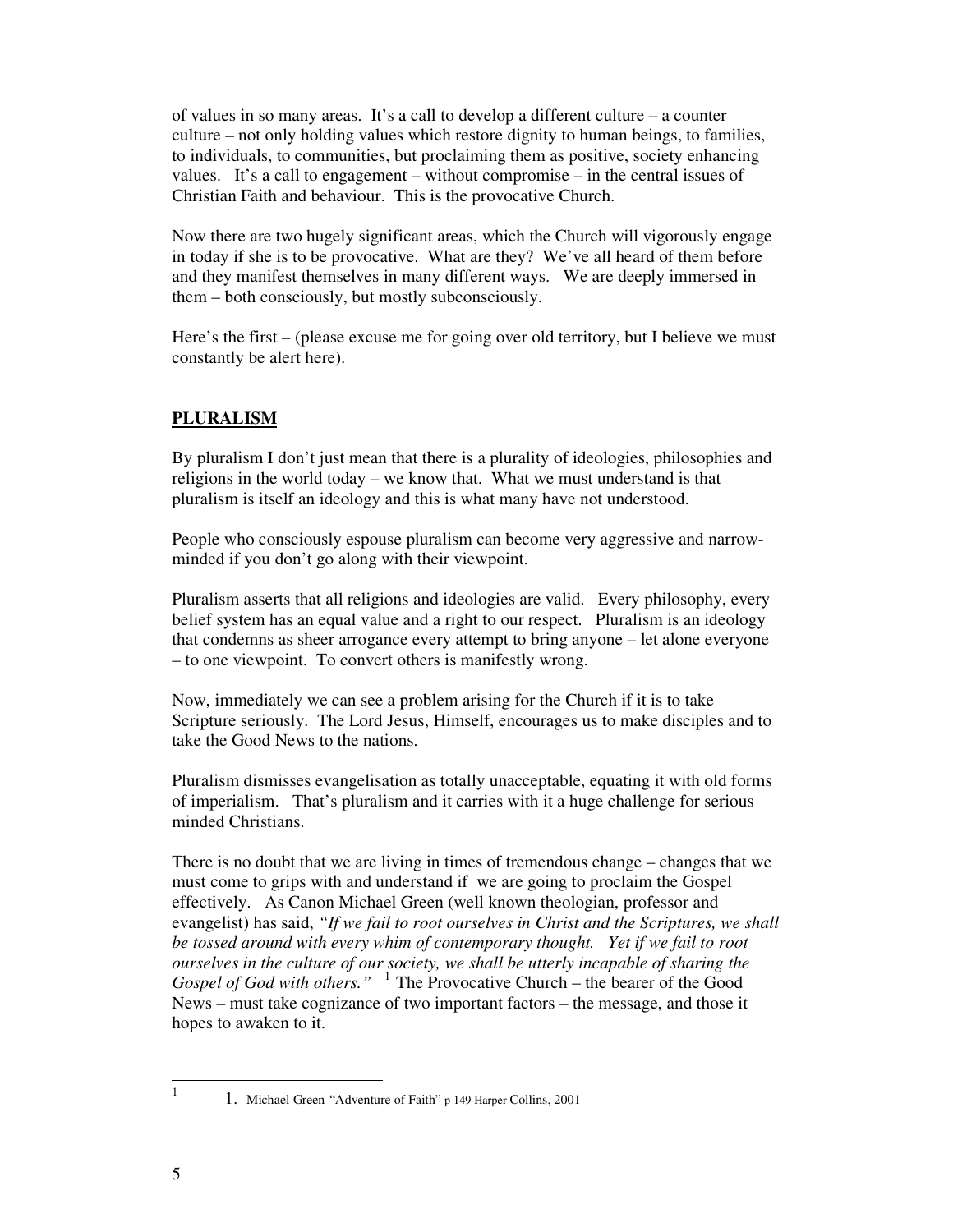### **Our Response**

The Provocative Church will always be looking for ways to respond to pluralism without either giving into it or ignoring it – for to do so, means losing our voice and being sidelined. Such a Church ceases to be provocative and will be largely ignored.

Our response should be without arrogance or superiority and with a great sense of humility, realising that we too are part of flawed humanity and in need of God's grace. However, understanding that, we will continue to vigorously affirm the uniqueness of our Lord Jesus Christ –

- in his incarnation he is the one and only  $God human;$
- in his atonement he only has died for the sins of the world;
- in his resurrection he only has triumphed over death in order to restore us to a living and vital relationship with God.

There is no other like him – He has no equals. Jesus Christ is uniquely competent to be our Redeemer – to bring us to new life that lasts for eternity. No one else has the credentials to be the Lord of the Church and the Saviour of the world.

These factors are thoroughly biblical and a totally orthodox expression of the Christian Faith. They are also wonderfully Anglican – as expressed in our formularies and our liturgies.

In the face of pluralism, the Provocative Church will stand firm against all attacks on the uniqueness of Jesus Christ – however unpopular such a stand might be in society (a society that generally abhors absolutes) and even in parts of the Church we love. That's the challenge of pluralism.

## **ETHICAL RELATIVISM**

The second challenge in which the Provocative Church will be engaged is the challenge of ethical relativism – a term you may not be familiar with – but we are experiencing it all the time.

I came across this poem the other day, which is a brilliant description of relativism. You may find it helpful.

*"It all depends on who you are It all depends on how you are It all depends on what you feel And it all depends on how you feel It all depends on how you're raised It all depends on what is praised What's right today is wrong tomorrow Joy in France and England's sorrow It all depends on point of view Australia or Timbuktu In Rome do as the Romans do If tastes just happen to agree Why then you have morality*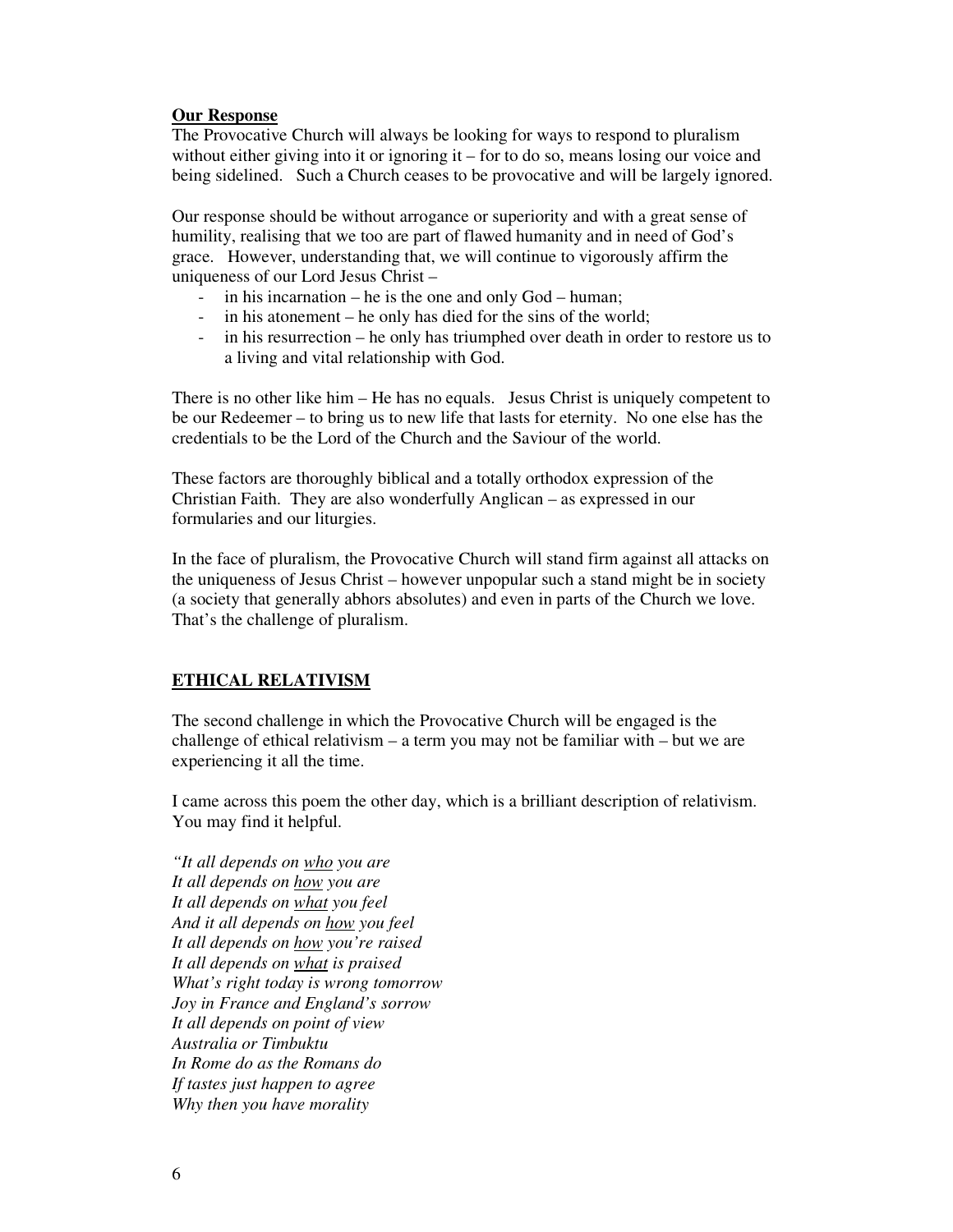*But where there are conflicting trends It all depends – it all depends."*

I suppose for us today, this ethical relativism is most highlighted in the crisis facing the Anglican Communion.

The sexual revolution that has taken place in the West since the 1960's has permeated our culture at every level. It was once universally accepted – at least where the Judeo-Christian ethic had penetrated – that that marriage was a monogamous, heterosexual, loving and life long union between a man and a woman and the only God-given context for sexual intimacy. But now – even in some church circles – cohabitation before marriage and co-habitation without marriage is widely practiced and accepted as the norm, dispensing with that commitment which is essential to authentic marriage, while same sex partnerships are being promoted and even celebrated as a legitimate alternative to heterosexual marriage.

I want to speak very briefly about the current crisis in our Church – though it pains me to do so. The question is being asked; 'Can the Communion survive?' Is it possible to hold together – avoiding schism – without resolving our differences and views especially over human sexuality?

There is no doubt that in our world and in the Church moral standards are slipping. I'm not only speaking about standards of sexual behaviour, but never-the-less; it is in the area of sexual ethics that changing attitudes can be most clearly seen. .

In the West – and increasingly elsewhere – television is creating a monoculture. Many people are confused as to whether there are any moral absolutes left – or even if there should be. This relativism has permeated our culture and is seeping into the Church.

If we endeavour to speak biblically or uphold traditional values – we are labelled "homophobic". To say something is wrong raises the accusation of being unloving and even worse – we are accused of using the language of hate. When raising our children there are certain behaviours that are unacceptable – that are said to be categorically wrong or forbidden – however that does not mean we don't love our children, in fact the truth is quite the opposite. Christians of course are to hate no one, but that does not mean we have to accept every type of behaviour or agree with every lifestyle.

There is a tension which we as orthodox Christians all keenly feel – the tension between proclaiming biblical truth and how we are to exercise caring pastoral ministry. That tension has been there since the dawn of time.

There is much undisciplined thinking about these matters. It is sometimes said by people who should know better; (including church leaders) that Jesus Christ did not talk about these matters. I tell you He did. He quoted from Genesis *"He who made them in the beginning* (i.e. God the Creator) *made them male and female".* (Gen. 1:27) Jesus then mentions the biblical definition of marriage – again quoting from Genesis 2:24 *"Therefore a man shall leave his father and mother and cleave to his*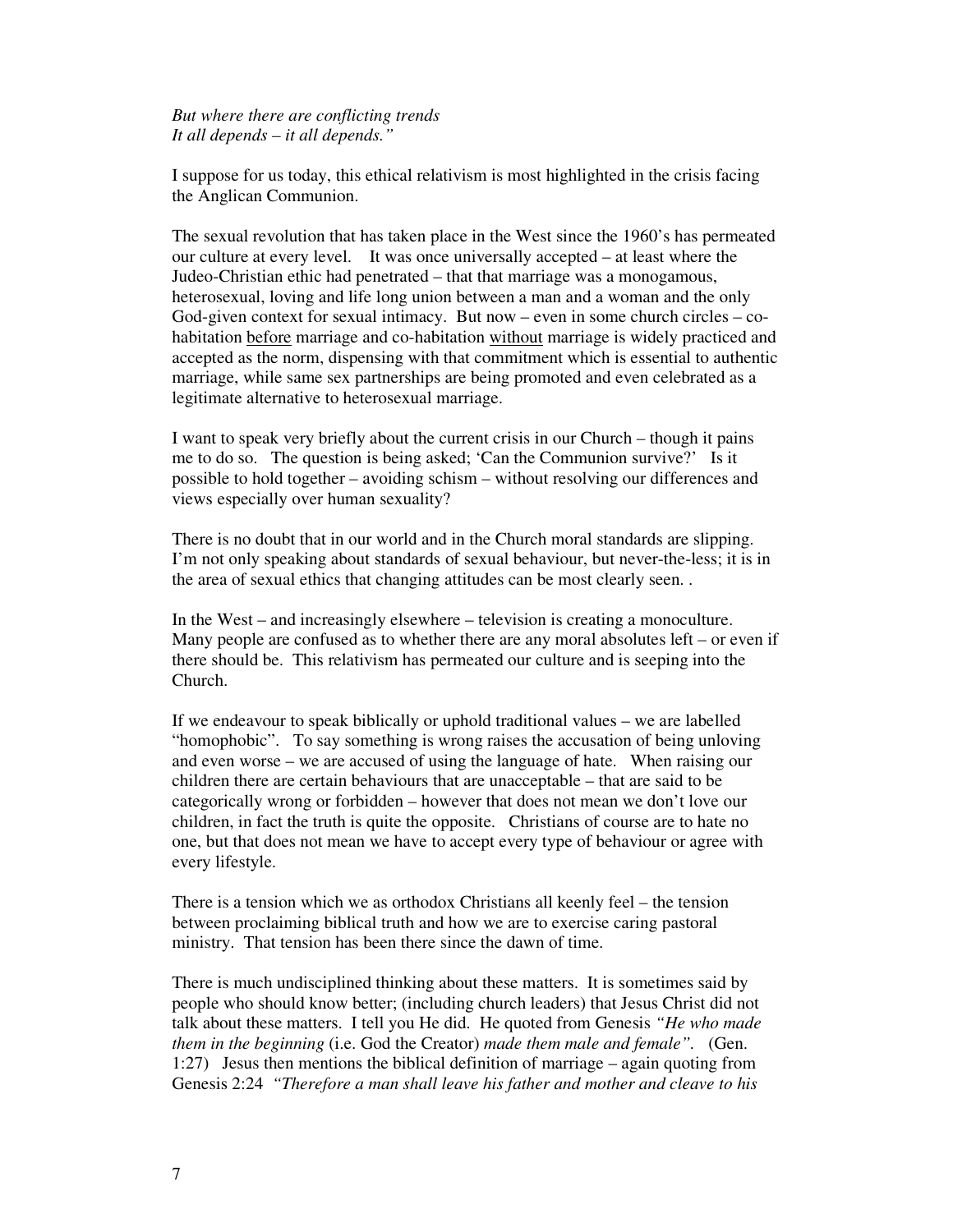*wife and the two shall become one flesh so they are no longer two but one and what God has joined together let no human being separate." (Mark 10:7-9*)

In other words, Jesus affirmed that God created our heterosexuality. God instituted heterosexual marriage and Christ endorsed this teaching with his own divine authority. So the real question before us and before the whole Church is this – and I want to be quite clear here – this is absolutely crucial. "Who is the Lord?" Is the Church the Lord of Jesus Christ, so that it has liberty to edit – to manipulate his clear teaching – accepting what it likes and discarding what it dislikes? OR is Jesus Christ the Lord of the Church so that we believe and gladly obey his teaching?

I am convinced that Jesus still says to us to day in the  $21<sup>st</sup>$  Century – *"Why do you call*" *me Lord, Lord ……?"* We acknowledge that Sunday by Sunday in our liturgies. We read it clearly in Scripture…. *"Why do you call me Lord, Lord and do not do what I say?"*

Of course that can and must be applied to all areas of our life and not just to issues of sexuality. To confess Jesus as Lord, but NOT to obey him is to build our lives and the life of the Church on a foundation of sand.

The Provocative Church will often seem to be pushing against the tide of popular opinion and belief – not only in the area of sexual ethics but in a whole host of other areas, and if she does, she will be noticed. But be prepared – society will be provoked and even angry!

So often there seems to be two standards – two value systems and even two different life styles facing those who would follow Jesus and be part of the Church. This leads to two choices – either drifting with the flow or swimming against the tide.

There are the transient fashions of the world on the one hand, and on the other there is the revealed good, pleasing and perfect will of God. To my mind radical disciples and Provocative churches will have little difficulty in making their choice.

#### **Motion No.25 and The Lambeth Commission's Report**

I endorse wholeheartedly Motion 25, which is an omnibus motion (replacing, I hope, the other motions to do with issues of sexuality, marriage, authority etc.) I understand that some may think that Motion 25 does not go far enough. Speaking for myself, I feel that the new motion and the Select Committee's report on motions  $17 - 24$  is a clear, firm, yet loving exposition of the orthodox biblical position and expressed in such a way that it will leave doors open – giving us an opportunity to persuade others to espouse what we believe is God's ordering in these matters.

I would ask you to think carefully here – my own position in this debate as in the proclamation of all things biblical, comes from years of living overseas in an environment hostile to many basic tenets of the Christian Faith. In our firmness of belief – of holding to biblical truth – we do not want to drop down a portcullis so that others cannot join us – our mission is to reach out and to win others – to lovingly entreat others – and not to cut them off. Motion 25 and the report express our position in a positive manner and provide a solid platform to hopefully win others over to subscribing to Kingdom values.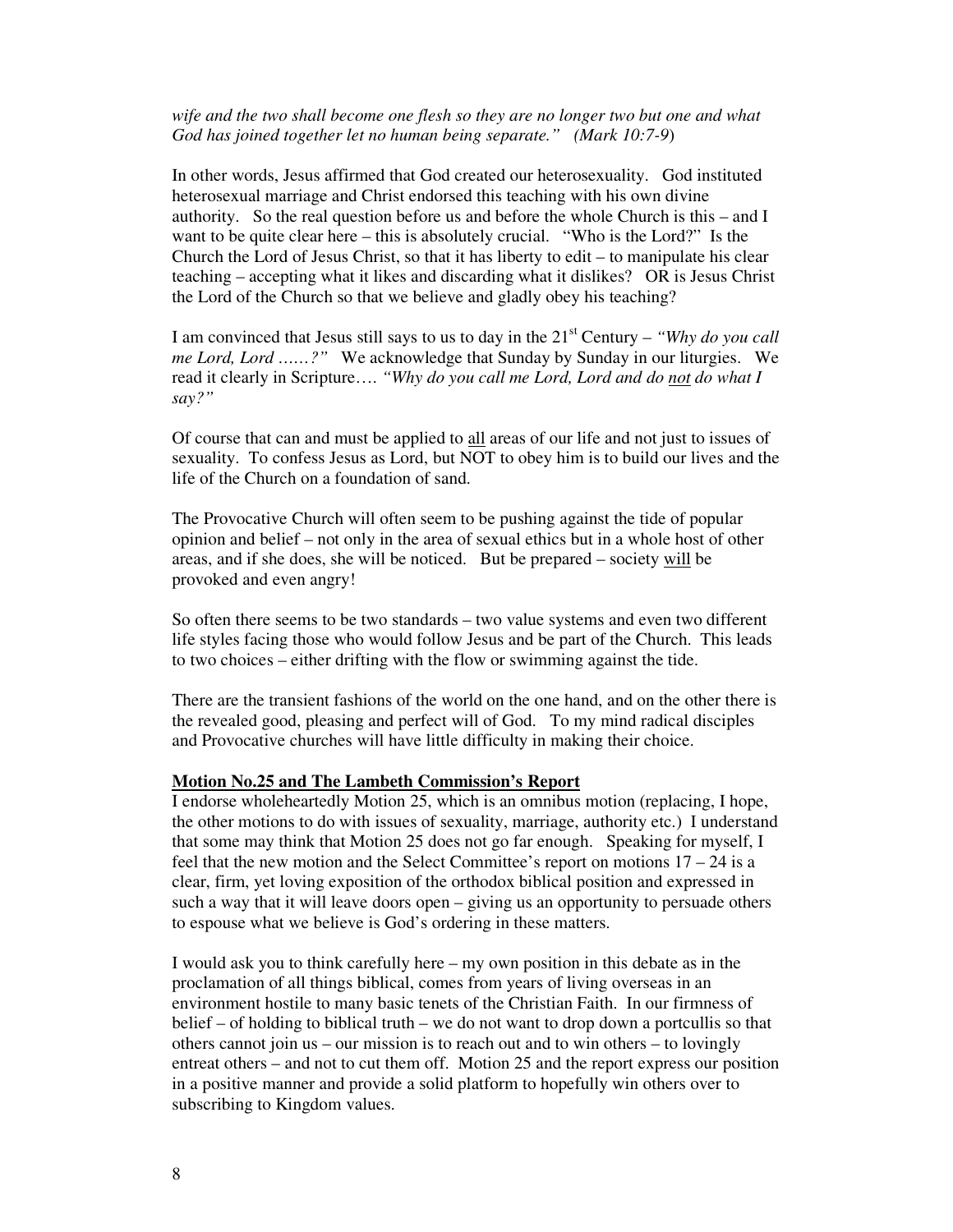At this juncture – as we await the Commission's report – in passing this motion we will be holding to the classic biblical position and also the agreed Anglican position posited at Lambeth 1998 and elsewhere. A position we have already affirmed at previous diocesan synods. After the contents of the Commission's report have been made known, there will no doubt come a time for more action.

There is much unrest over these matters, especially in orthodox, evangelical / renewal parishes throughout our nation and beyond. Over recent days a significant number of clergy in other dioceses have made contact with me expressing real concern about the future as they read about clergy in the US being turned out from parishes and ministries for holding orthodox views on human sexuality and rejecting the imposition of gay leadership in the Church. Anglican organisations such as Church Army, Latimer, Mainstream and CMS have made it clear where they stand on this and other associated issues. We will need to be very prayerful over these coming days – not acting precipitously – but when the time comes I believe the right course of action will become evident.

\* \* \* \* \* \* \* \*

This afternoon we have considered only two of the many contemporary challenges facing the Church. We have seen that the Provocative Church is not called to feebleminded conformity but to robust, radical non-conformity. This is God's call to us  $-$  to be different from the prevailing culture.

The 20<sup>th</sup> Century Theologian, Karl Barth, called Christian Ethics "A great *disturbance"* because it upset the tranquil status quo. This is why C.S. Lewis called Jesus, *"a transcendental interferer"* because he comes and interferes in our private moral life.

So then we might ask the question: What is the Provocative Church to be like? If we are not to be like the culture around us; If we are not to be like dead fish drifting downstream; If we are not to be like reeds shaking in the wind; What are we – the Church, the Provocative Church – to be like?

Is Holy Scripture always and only negative, simply calling us not to be this or not to do that and not to conform to the world around us? No, emphatically not! – Though sometimes we may give that impression. Scripture is positive as well as negative. The Provocative Church is to be like its Lord. The body is to be in sync with the Head – in a word – we are called to be Christ-like and there is nothing more positive than that.

## **Christ-likeness**

To be like Jesus will provoke. Look at the life of Jesus in the Gospels. Has there ever been a life more provocative? Look at the injunctions in the Letters of the New Testament. We are called not to conform to the world – we are called to be conformed to the image of God's Son – that's positive!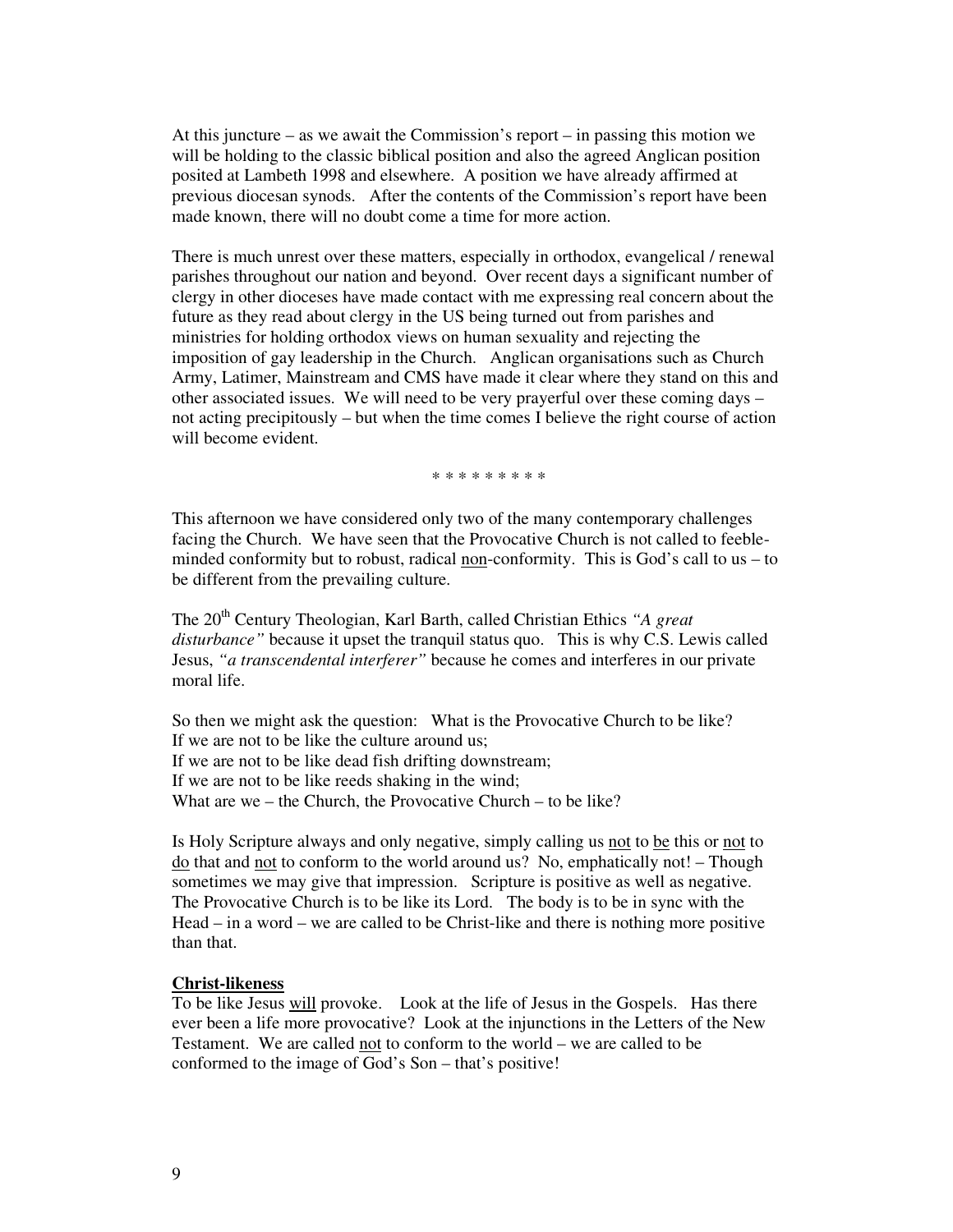To be Christ-like is God's eternal purpose for us. (Romans 8:29). To be Christ-like is God's historical purpose. (2 Cor. 3:18) To be Christ-like is God's ultimate purpose (1 John 3:2). Clearly, from start to finish, according to Scripture, God's unchanging purpose is that we should be conformed to the image of Jesus Christ, his Son. There is nothing more important in the life of the Church and its individual members, than Christ-likeness – being like Him.

I wonder – as we think of the Provocative Church and its role in the community and the wider world – I wonder if there is anything more important than the Christlikeness of the body – the local church – and those who are members of it – you and me. Have we ever thought of that?

We – the Church – need to look like what we are talking about. The most effective communication of the Faith, the most effective disciples and the most effective Churches are those that embody the things they are saying.

So let's stand firm – let's be a Provocative Church, standing against pluralism and relativism – the rising tide of secular values, and as we stand firm, let's endeavour, by the power of God the Holy Spirit within us – to be like Christ – provoking the world (and where necessary the Church), to be a better place for all.

# **THE PROVOCATIVE CHURCH – A VISION**

The Provocative Church clearly will have an agenda, a dream, a vision – it will have an idea of what it should look like.

It will be a Church that makes a lasting impact on the community and the world in which God has placed it. It will be a Church comprised of people who pray and who regularly come together to celebrate the risen Lord Jesus Christ in both Word and sacrament because they genuinely love God and genuinely love each other.

# **A Repentant Church**

It will be a repentant Church – sorry for a host of actions and attitudes, including the excesses of her infatuation with the sexual revolution and buying into the lie that fulfilment in life is impossible unless a person is sexually active – whatever form that activity might take.

Sorry for dismissing adultery and fornication as inconsequential. Sorry for permitting easy divorce. Sorry for thinking it knows better than clear scriptural teaching. I think of parishes, dioceses and provinces over recent days that rejoice when a bishop marries his homosexual lover and even more recently another bishop who 'married' his partner of two years – a man who had previously married four different women.<sup>2</sup>

The Provocative Church will be a repentant Church, ashamed of its indifference to things that have grieved God's people down through the centuries. And those of us more conservative in our theology and who claim orthodoxy when it comes to these

-

 $2$  New York Times,  $5<sup>th</sup>$  September, 2004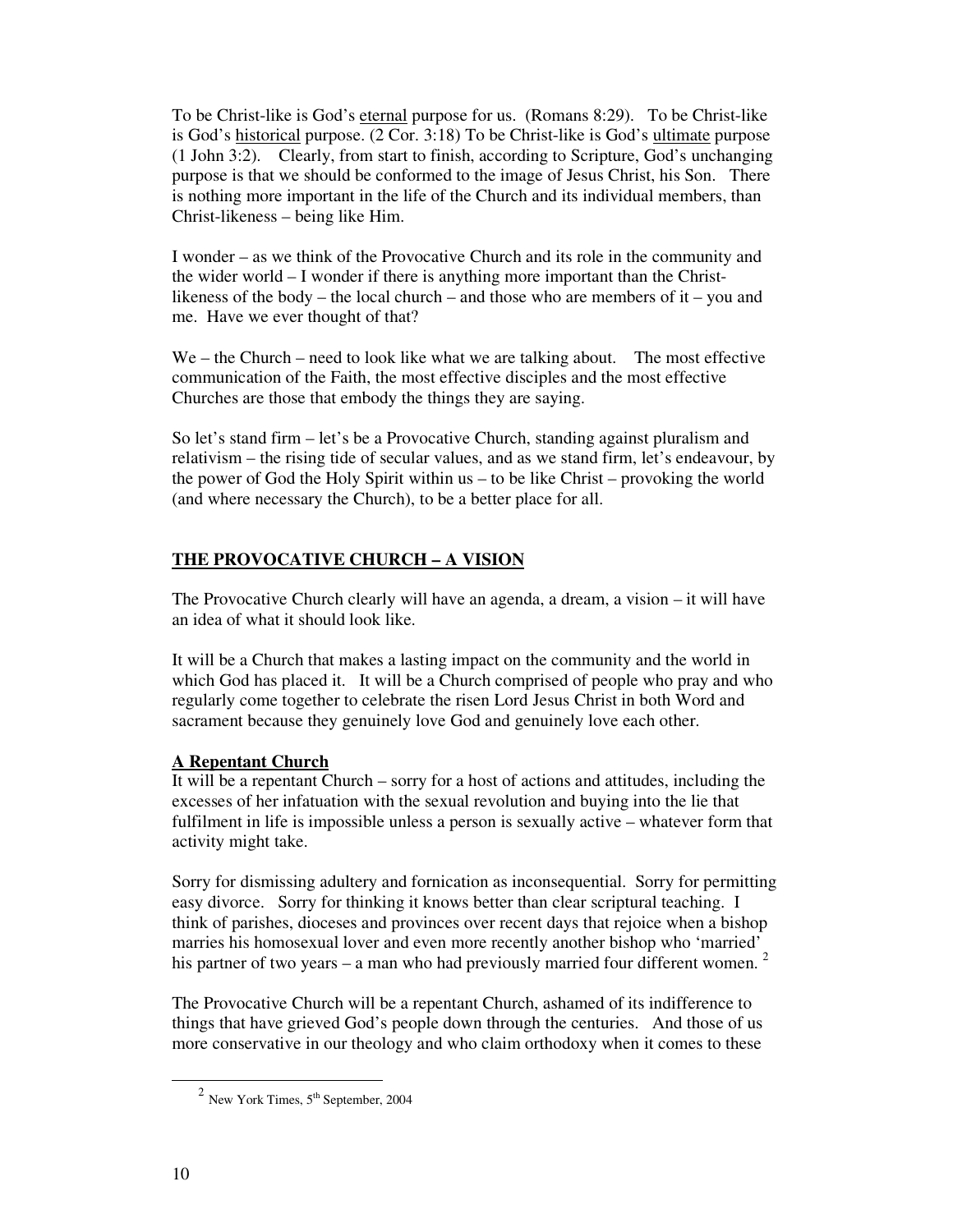issues will also have repented of the way we measure success, in terms of numbers only, or finances. Sorry for our independent, rather than interdependent spirit. Sorry for the proud promotion of our own agendas. Sorry for the intolerance over secondary matters and the lack of a loving servant heart, to name but a few areas. Repentance with true humility is for all. It's not reserved for one section of the Church.

## **A Global Church**

The Provocative Church will understand that it is a global Church – not necessarily remarkable for its large congregations – but knowing that it is part of God's family throughout the world comprising of people from every language, ethnic grouping, socio-economic level, and denomination.

It will be a global Church – not only Anglican – but where Anglicans are valued, trusted and respected as an authentic and genuine expression of the whole – and not seen as arrogant, elitist or morally compromised.

It will be a global Church existing openly in countries such as Indonesia (the largest Muslim country in the world) where Christians today have their churches burnt down by angry mobs of people while authorities look on. Or Cambodia, where some believers worship on rubbish tips, in shelters built of cardboard – or Vietnam and Laos and places which still suffer the ravages of by-gone wars. In these lands and many others – where for more than a century the Church has been little more than a chaplaincy for expatriates – we will see recently planted congregations becoming fully fledged dioceses.

It will be a global Church breaking out of its ecclesiastical straight-jacket of the beautiful buildings in the West to vibrant congregations meeting in cafés, shops and offices in Central Business Districts – as is already happening with the Anglican Church in Asia.

In the two-thirds world the speed of growth in the Church is nothing short of phenomenal. In recent years the vanguard of orthodox Christianity has been shifting to the African Continent where for example, the Anglican Church in Nigeria has planted 17 new dioceses in the past decade. Mission strategists are now saying that in the next 50 years the centre of Christianity could well be in mainland China judging by the numbers of people coming to faith (28,000 adult converts each day).

The Provocative Church will be a global Church where the material resources of the rich West are shared sacrificially – in a servant-like way – with struggling, economically poor Christian communities and where the dynamic spiritual resources of the Church in the developing world will be valued and honoured – not denigrated as naïve and simplistic.

### **A Healing Church**

It will be a healing Church – open to healing in the widest sense of that word. A Church that trusts God the Holy Spirit to do the amazing and extraordinary in bringing people back to wholeness from illness and dysfunction of various kinds through the empathizing, focussed, loving prayers of faithful people. A Church that cares about the suffering; the emotionally burned out; the alienated; the lonely; the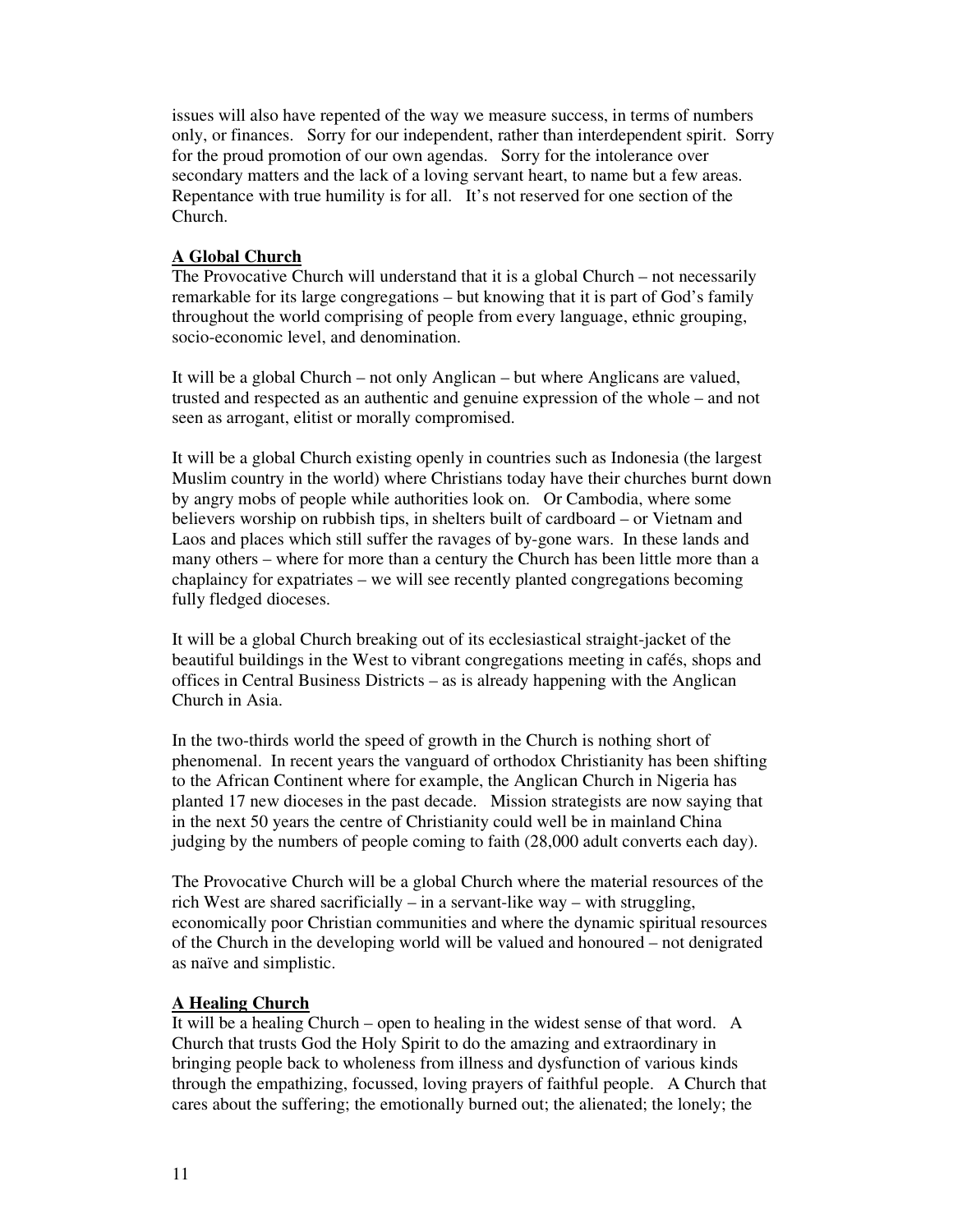unloved; and the addicted (be it to sex, gambling, drugs, alcohol, or work). A Church where those struggling with disordered lives are welcomed as 'fellow penitents' as much in need – as all of us are – of the transforming grace of  $God$  – the One who accepts us where we stand but leads us into renewed and changed lives.

It will be a Church not made up of the 'perfect' but a gathering of flawed people, humble enough to receive God's grace, knowing that without it we are all lost. A Church, as Dietrich Bonhoeffer once said, *"Where it is safe to admit one's struggles and one's sins",* and I might add, not trying to hide them or call them by another name.

## **An Equipping Church**

The Provocative Church will be a teaching Church equipping people with the skills to live God honouring, people loving lives.

This Church will have Theological Colleges and centres of learning that will equip God's people for leadership and how to engage with the world. I personally long for our Church's theological and teaching institutions to be places that flourish – that are safe places for young men and women to immerse themselves in pursuits that equip them for ministry in the real world while being supported by parishes that reach out in ministries of care and love to their surrounding communities.

The Provocative Church will have learning centres where those called and sent for ministry training love to be. Places where ordinands and their teachers wrestle with pursuing the heart of God, even while coping with making ends meet and juggling family responsibilities.

Places that build up the Faith rather than destroy it. They will be centres of learning where students are impassioned with a vision to pastor, to lead and plant churches where the Gospel is not yet known and enjoyed, to revive struggling and dying congregations, to bring the Good News to the world of business, industry, education and the media – engaging with a world in need through attractive caring evangelism, apologetics and service.

 Training centres that talk about – and experiment with – ways to make Scripture come alive in a "post modern" culture. Not "knocking" or demeaning Scripture, but seeking ways to understand God's providence in a world where so many evil events are taking place. Places endeavouring to find ways to apply a relevant Faith to the knotty problems of  $21<sup>st</sup>$  Century living.

Centres of learning where the students love and admire the faculty and where the teachers challenge them to think, without making them run a gauntlet of scepticism and ridicule about things orthodox and biblical in order to prove themselves intellectually sophisticated.

They will be centres of learning with Godly teachers, committed to encouraging those entrusted to their care – helping bring their minds under the Lordship of Jesus Christ, the governance of God the Holy Spirit and the authority of Scripture for the sake of those that they, in turn, will be ministering to. Teachers whose lives radiate with